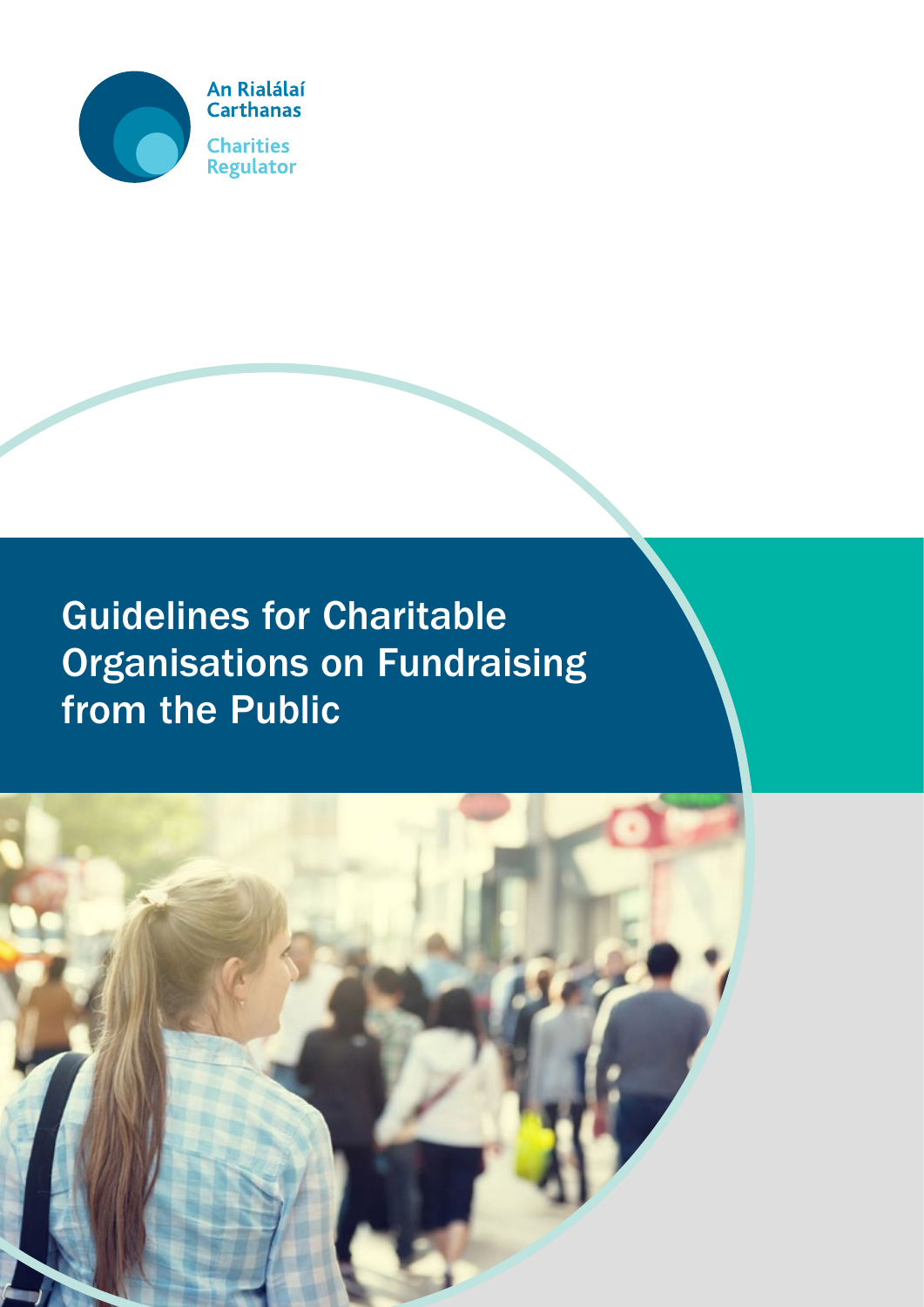These Guidelines are issued by the Charities Regulator pursuant to section 14(1) (i) of the Charities Act 2009, to encourage and facilitate the better administration and management of charitable organisations (charities).

ii Guidelines for Charitable Organisations on Fundraising from the Public CHARITIES REGULATOR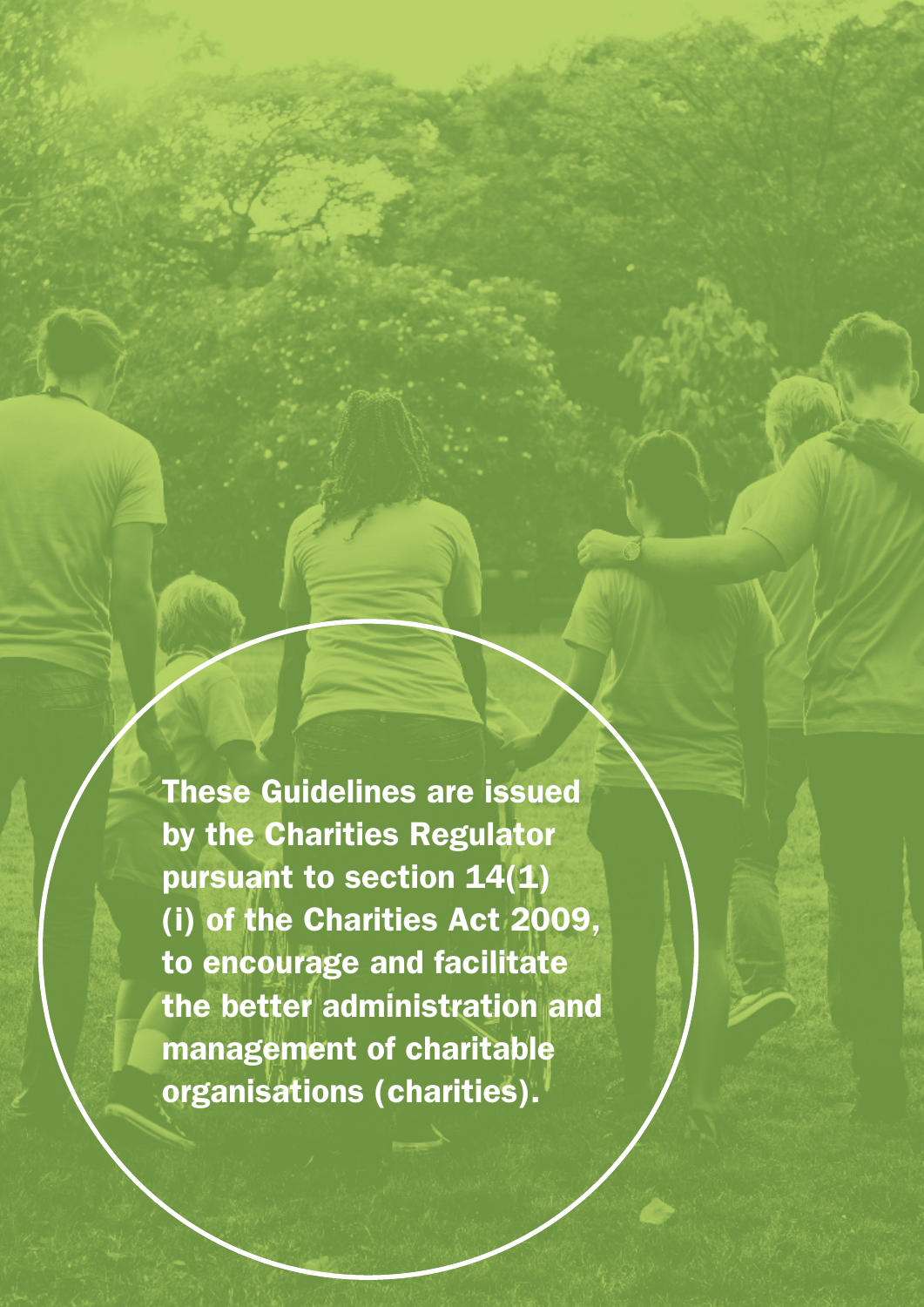# About the Charities Regulator

The Charities Regulator was established in October 2014 as Ireland's statutory independent authority for the regulation and protection of charitable trusts and organisations (charities). Under the Charities Act 2009, the Charities Regulator's general functions are to:

- $\geq$  increase public trust and confidence in the management and administration of charitable trusts and charitable organisations;
- **>** promote compliance by charity trustees with their duties in the control and management of charitable trusts and charitable organisations;
- > promote the effective use of the property of charitable trusts or charitable organisations;
- ensure the accountability of charitable organisations to donors and beneficiaries of charitable gifts, and the public;
- $\geq$  promote understanding of the requirement that charitable purposes confer a public benefit;
- S establish and maintain a register of charitable organisations;
- $\geq$  ensure and monitor compliance by charitable organisations with this Act;
- carry out investigations in accordance with this Act;
- encourage and facilitate the better administration and management of charitable organisations by the provision of information or advice, including in particular by way of issuing (or, as it considers appropriate, approving) guidelines, codes of conduct, and model constitutional documents;
- carry on such activities or publish such information (including statistical information) concerning charitable organisations and charitable trusts as it considers appropriate;
- $\geq$  provide information (including statistical information) or advice, or make proposals, to the Minister on matters relating to the functions of the Regulator.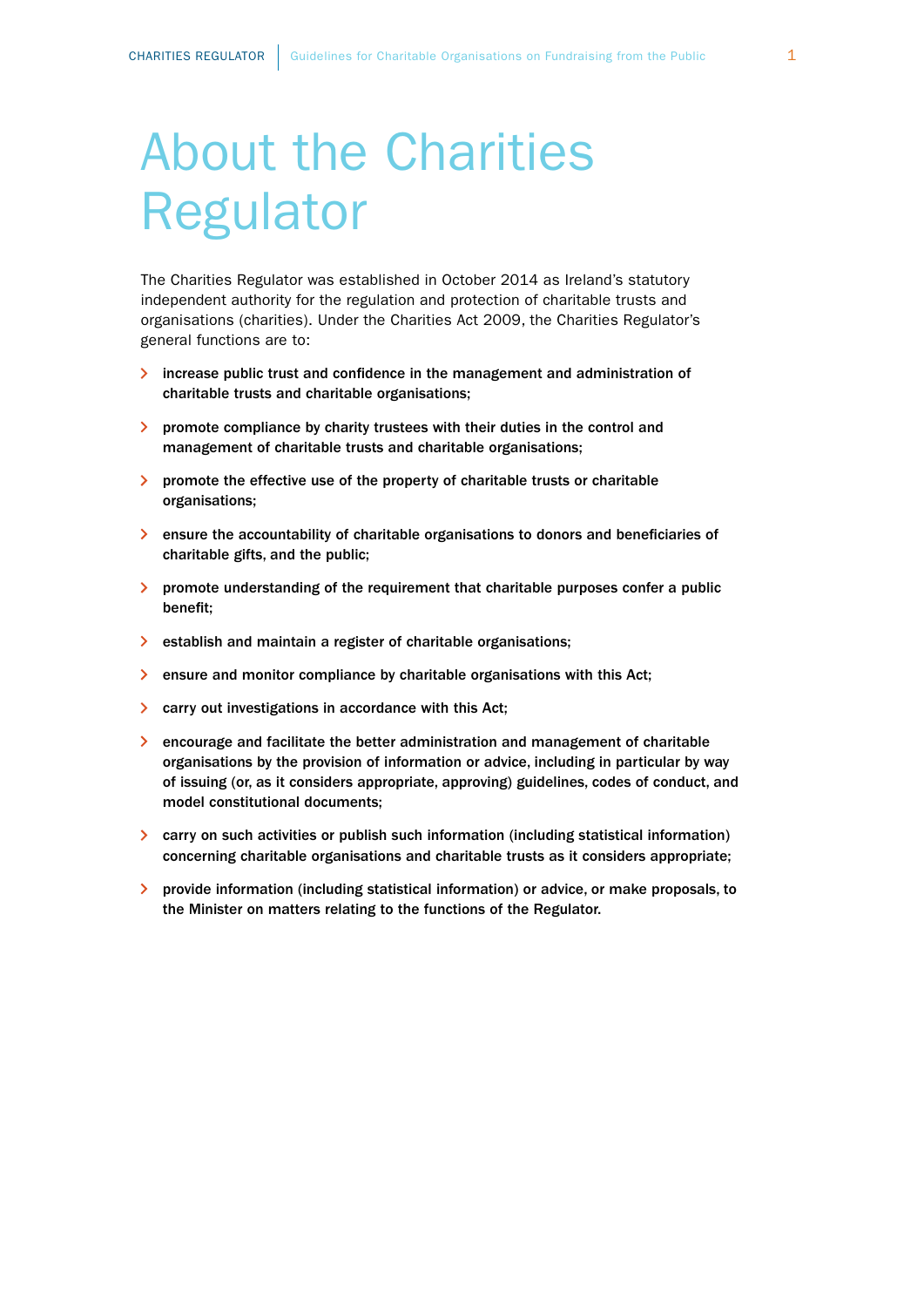# **Our** Mission is:

To regulate the charity sector in the public interest so as to ensure compliance with the law and support best practice in the governance, management and administration of charities.

# Our Vision is:

A vibrant trusted charity sector that is valued for the public benefit it provides.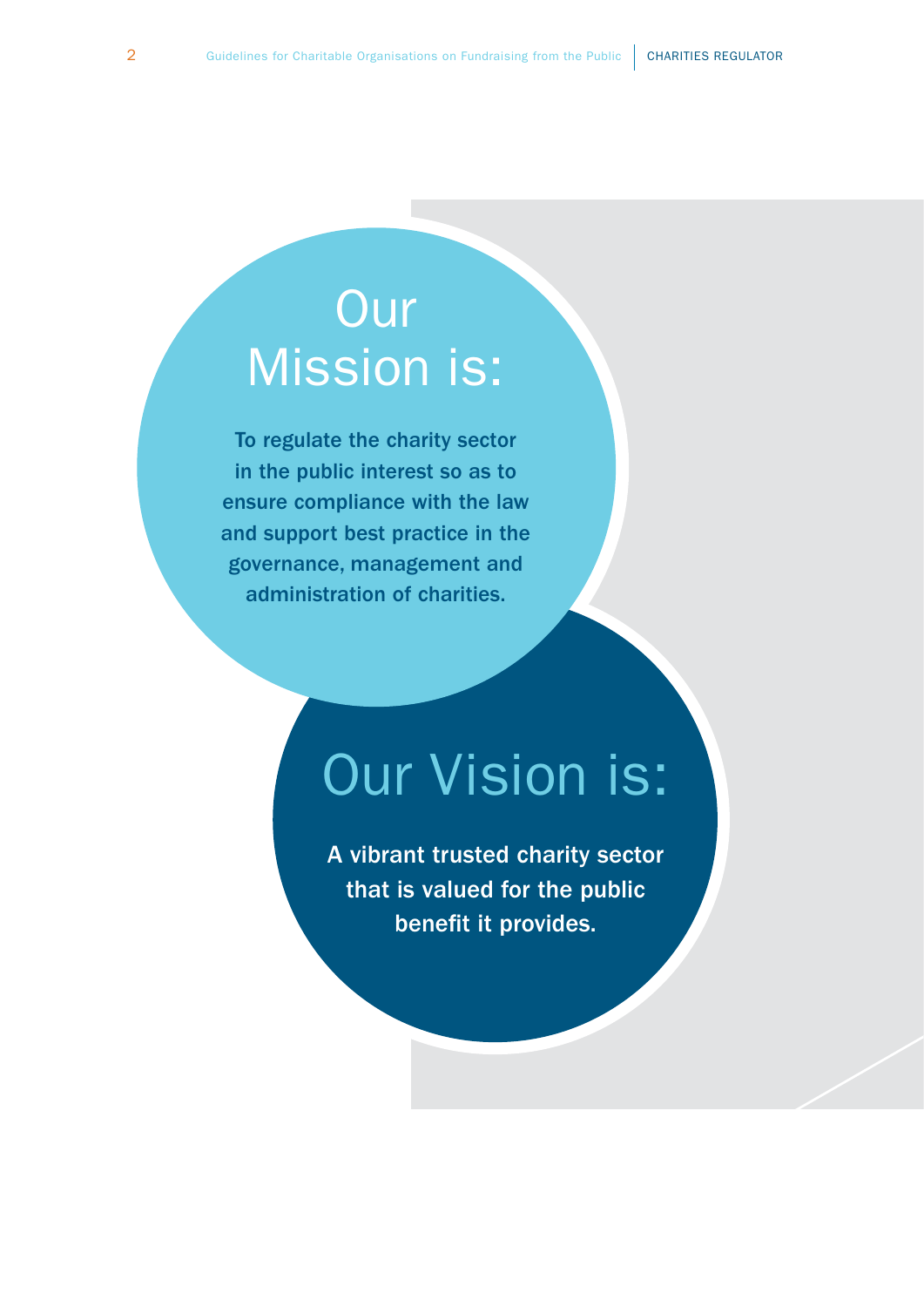# Our Values are:

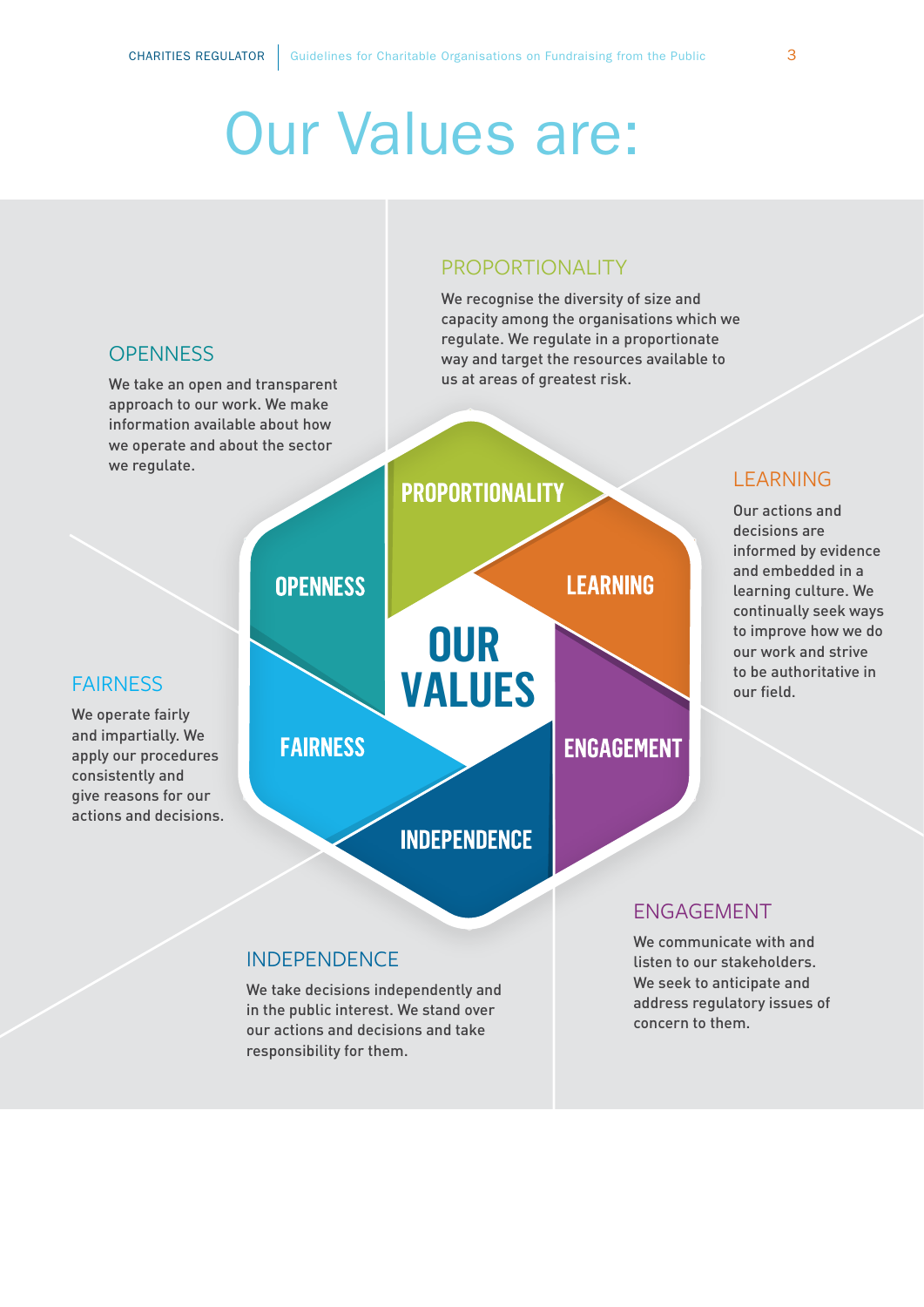# **Contents**

| Section 1        | <b>Background and Introduction</b>                 | 5              |
|------------------|----------------------------------------------------|----------------|
| <b>Section 2</b> | Who should read these Guidelines?                  | 6              |
| <b>Section 3</b> | <b>Principles</b>                                  | $\overline{7}$ |
| <b>Section 4</b> | <b>Donors and Donations</b>                        | 8              |
| <b>Section 5</b> | <b>Responsibilities of Charity Trustees</b>        | 10             |
| <b>Section 6</b> | <b>Responsibilities of Management</b>              | 11             |
| <b>Section 7</b> | <b>Responsibilities of Fundraisers</b>             | 12             |
| <b>Section 8</b> | <b>Data Protection</b>                             | 13             |
| <b>Section 9</b> | <b>Financial Transparency &amp; Accountability</b> | 15             |
| Section 10       | <b>Monitoring</b>                                  | 16             |
| <b>Appendix</b>  | <b>Useful Reference Points</b>                     | 17             |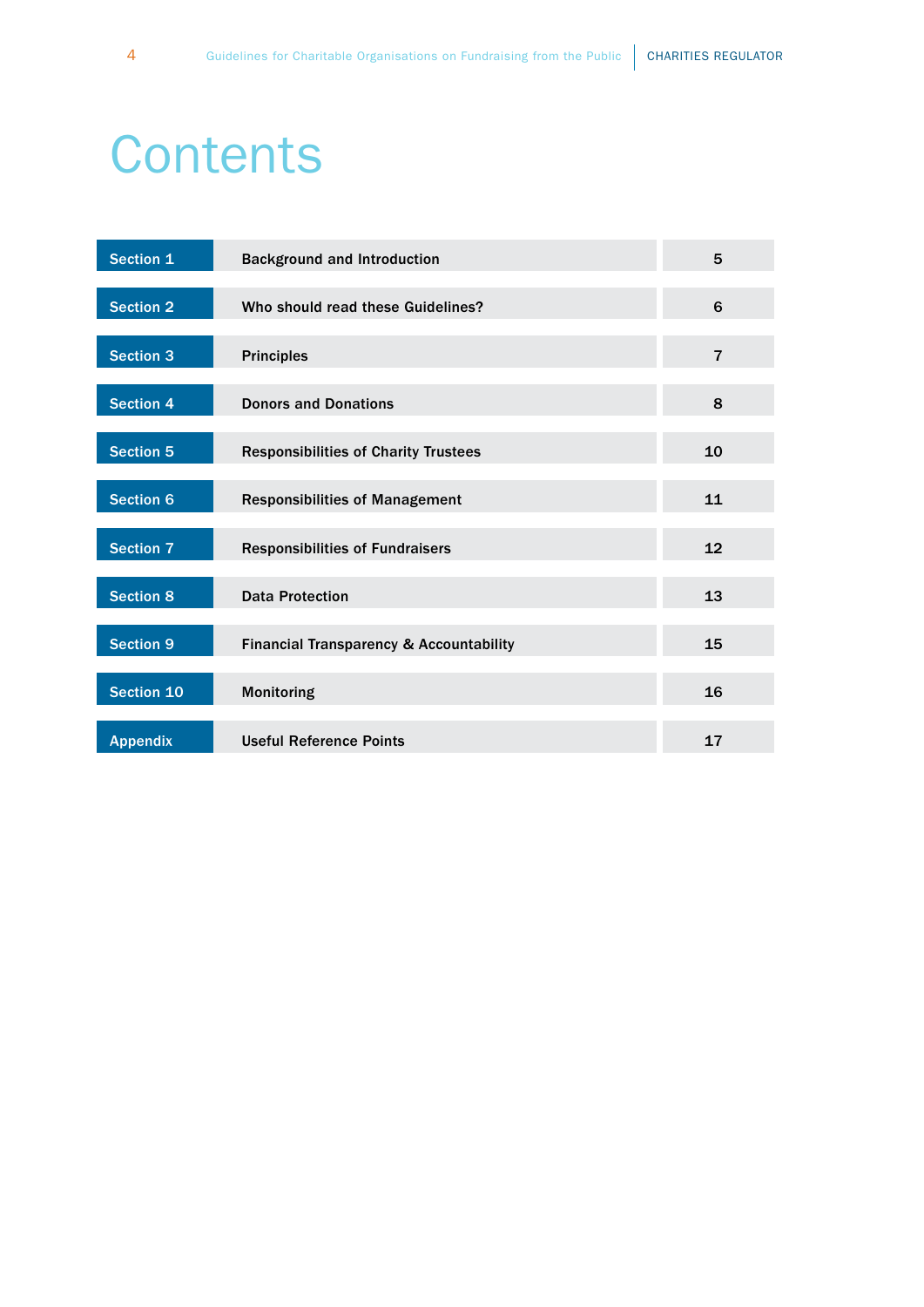## 1 Background and Introduction

#### Fundraising from the public is an essential and valuable source of revenue for many charities.

However, it is critical that charities carry out all fundraising from the public in an open, transparent, honest, respectful and accountable manner. Fundraising should always be underpinned by an appropriate legal framework. Fundraising activities which operate on the basis of perceived loopholes in the law risk damaging the reputation of the charity and the sector more generally.

The basis for these Guidelines is the 2008 *Statement of Guiding Principles on Charitable Fundraising*. These Guidelines have benefitted from the input of a Consultative Panel on Charitable Fundraising which was set up by the Charities Regulator in 2016 at the request of the Minister for Justice and Equality. They have also been informed by evidence-based research and a public consultation which took place in Autumn 2016.

The Charities Regulator expects that any charities that fundraise will do so in a way which protects the reputations of their charity and encourages public trust and confidence in their charity and in charities more generally. This includes following the law and recognised standards, protecting the charity from undue risk and showing respect for beneficiaries, donors and the public. These Guidelines are intended to assist trustees of a charity to run the charity effectively, avoid difficulties in respect of fundraising activities and comply with their legal duties.

Charities vary in terms of their size and activities. Trustees should consider and decide how best to apply these Guidelines to their charity's particular circumstances. The Charities Regulator requires the trustees of each registered Irish charity to be able to explain and justify their approach to fundraising from the public, particularly if they decide not to follow good practice as set out in these Guidelines.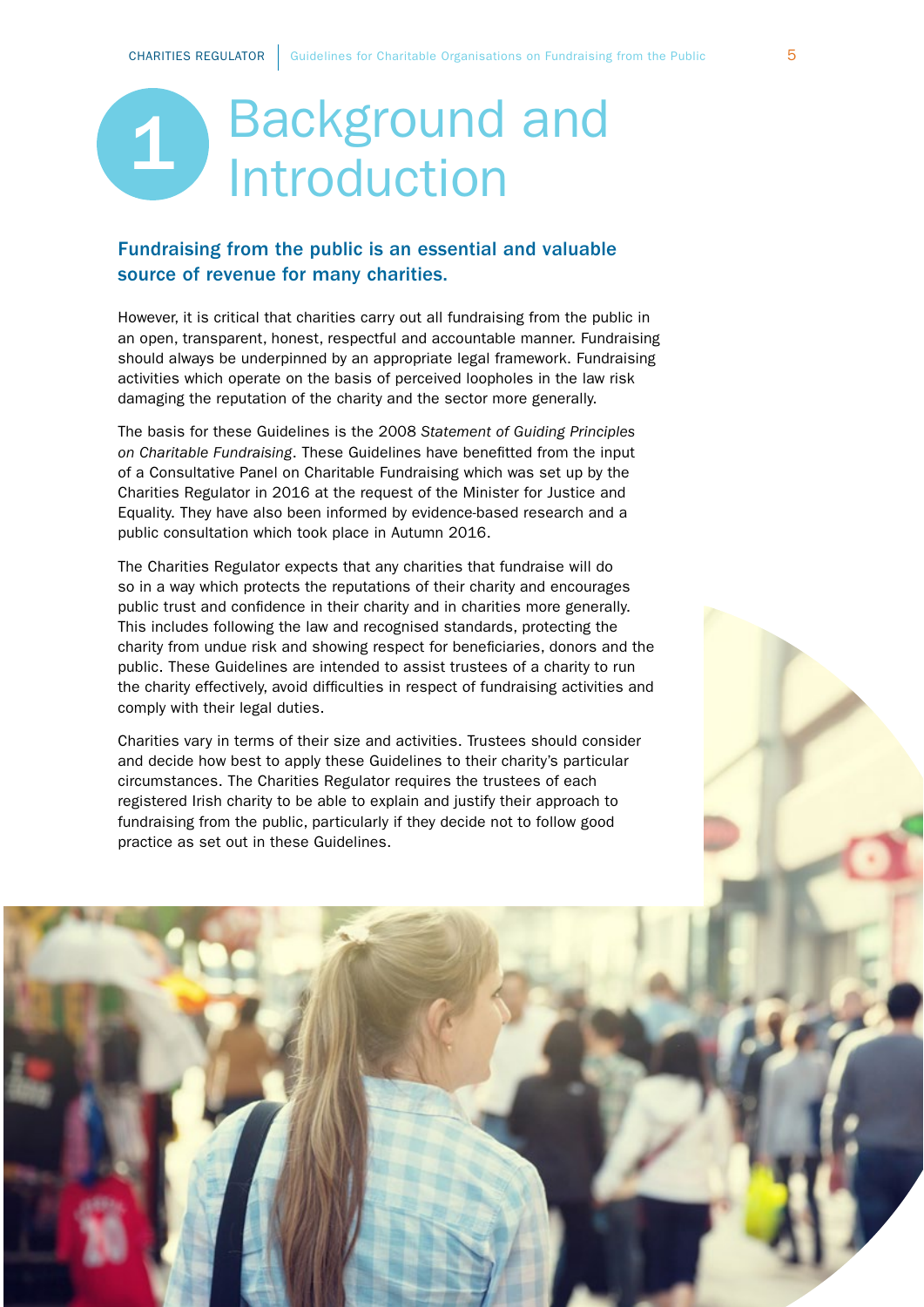## Who should read these Guidelines? 2

Charity trustees have overall responsibility and accountability for their charity and this includes fundraising activities of the charity.

They have a key role to play in setting their charity's approach to raising funds and ensuring that it is implemented in practice. The Charities Regulator recognises the commitment required of trustees and the challenges they can face in getting fundraising right. These Guidelines are devised to support them in discharging their responsibilities. They should be read in conjunction with our Guidelines on duties of charity trustees and internal financial controls.

Trustees should ensure that all key people within their charity who are involved in fundraising implement the approaches and practices set out in these Guidelines.

These Guidelines apply to all types of fundraising from the public for the benefit of charities and their beneficiaries. It applies whether or not:

- $\sum$  fundraising from the public is a small or major part of the charity's approach to raising money, or;
- $\triangleright$  fundraising is carried out by the charity, by a subsidiary trading company on behalf of the charity, by another person or organisation on the charity's behalf or by a person or organisation who uses the charity's name in advertising.

Trustees should ensure that all key people within their charity who are involved in fundraising implement the approaches and practices set out in these Guidelines. These include senior management, staff, company directors, volunteers and any professional fundraisers.

Donors, potential donors and members of the public can also use the Guidelines to ensure they are educated and informed prior to making a donation.

## 'Must' and 'should': what we mean

In these Guidelines -

'must' means that something is a legal or regulatory requirement or a duty that trustees must comply with, and

'should' means that something is good practice and the Charities Regulator expects trustees to follow and implement it within their charity.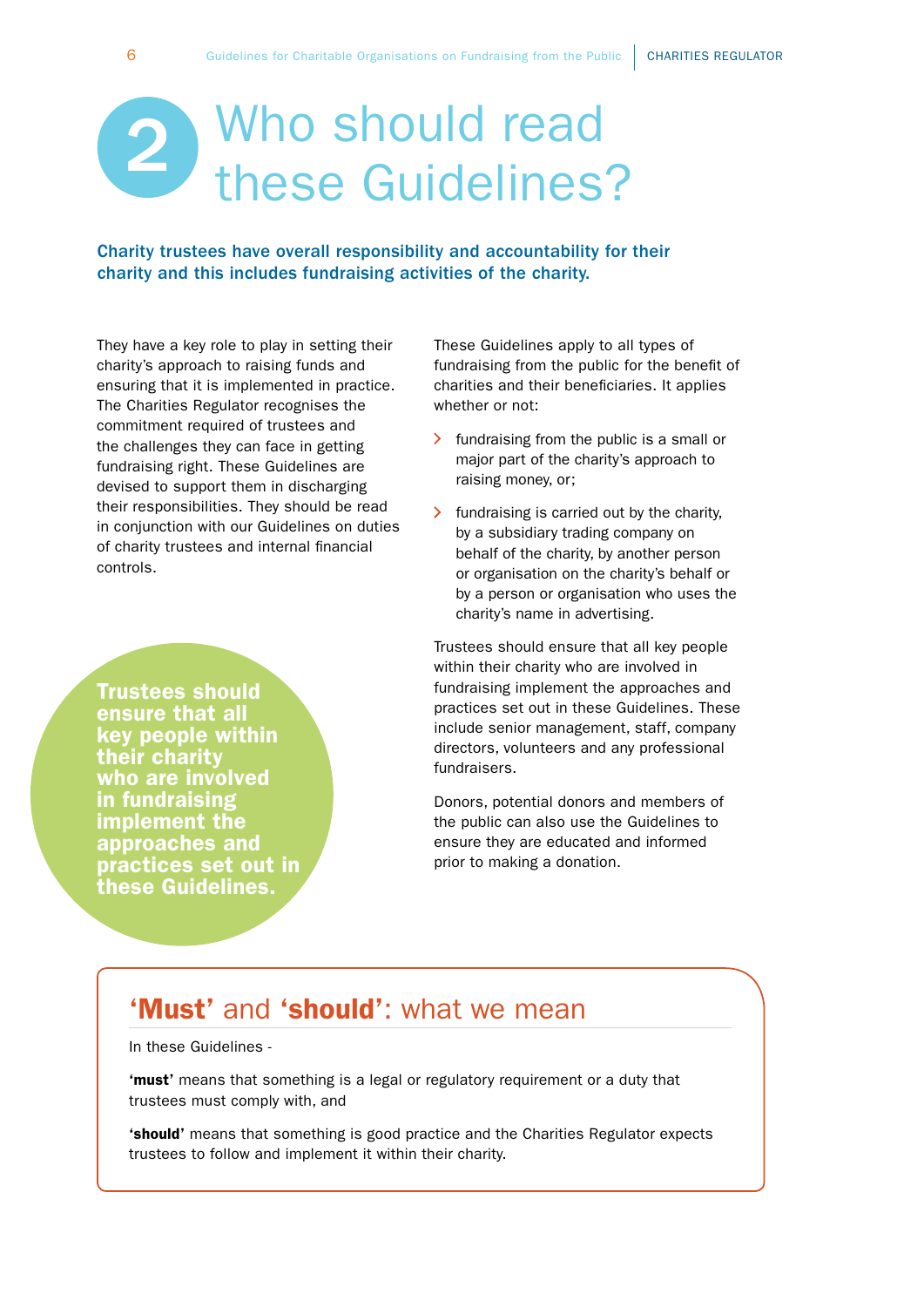

#### Under the Charities Act 2009, it is a function of the Charities Regulator to ensure the accountability of each charity to its donors, beneficiaries and the public.

To this end, the charity trustees should ensure that their charity has a Donor's Charter, which should include the commitments set out below and should be publicly available. The charity may expand on these commitments in accordance with its mission and purpose as appropriate.



#### Respect

- All fundraising will respect the rights and dignity of donors, beneficiaries and the public.
- Fundraising activities will not be unreasonably persistent, intrusive or place undue pressure on people to donate. Should someone not wish to donate, or wish to cease making a donation, that decision will be respected.
- Beneficiaries will not be presented in a disrespectful way in promotional activities and, where possible and appropriate, clients and beneficiaries will have an input into the promotional strategies of the charity.



## Honesty and **Integrity**

- Fundraising will occur in an honest and truthful manner.
- Fundraisers will act with integrity and not misrepresent the charity, its need for funds or how they will be applied.
- Questions about fundraising activities and fundraising costs will be answered honestly and in a timely manner.
- Information about the charity's charitable purpose and activities will be made freely available.
- Charitable donations and gifts will be used for the purposes for which they were donated.



### Transparency and Accountability

- $\sum$  The charity will take responsibility for its actions and will be capable of explaining, clarifying and justifying those actions.
- > The charity's trustees and management will explain and account to donors and the public for the charity's actions.
- $\triangleright$  The charity will operate in an open, frank and honest way and will ensure that transactions, operations, information and communications are easily understood by donors and the public alike.
- The charity will clearly identify to donors and the public the cause for which the fundraising is occurring and how donations will and are being used.
- The charity will provide ways whereby those interested can easily contact the charity.
- The charity will have a procedure in place to address complaints.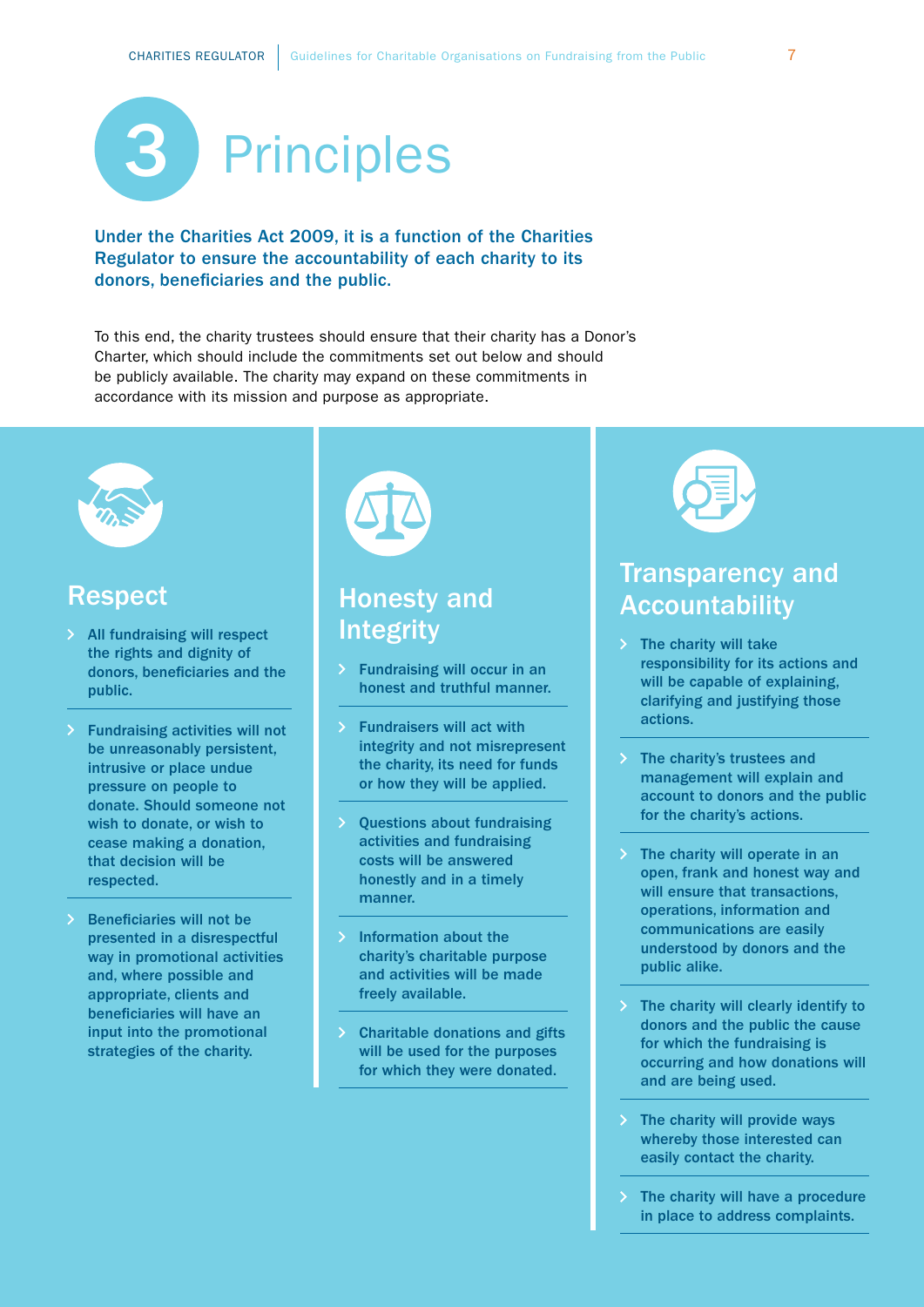# 4 Donors and Donations

In addition to the core principles detailed in section 3, the trustees of a charity should ensure that appropriate policies, procedures and safeguards in respect of the matters set out below are implemented by the charity in all of its dealings with donors.

#### **Donors**

Trustees of a charity should make sure that the charity takes all reasonable steps to treat donors fairly, enabling donors to make informed decisions about any donations. This includes taking into account the needs of any potential donor who may be vulnerable or who, due to his or her circumstances, may require additional care and support to make an informed decision.

Trustees of a charity should ensure that the charity and their fundraisers do not exploit the credulity, lack of knowledge, apparent need for care and support or vulnerable circumstances of any donor at any point in time. If there are reasonable grounds for believing that an individual lacks capacity to make an informed decision to donate, a donation should not be taken. A donation given by someone who lacked capacity at the time of donating should be returned.



#### **Donations**

Trustees of a charity must ensure that:

- $\lambda$  the charity accurately describes the purpose of any fundraising;
- $\lambda$  donations received are used to further the charity's charitable purpose;
- where donations are made for a specific purpose, the donor's request is honoured.

Trustees should ensure that:

- > fundraisers carry clearly visible identification, which includes the name of the individual who is fundraising, the charity's name, logo, contact details and Registered Irish Charity Number, also known as an "RCN";
- S donors are informed of the status and authority of those soliciting charitable donations on behalf of the charity so that donors are aware whether fundraisers are employees of the charity, third party agents or volunteers;
- > where the charity invites the public to donate to a specific cause, that the charity has a plan in place for handling any shortfall or excess and is able to inform donors about this;
- where all of the proceeds of an event are not going to the cause/charity this should be made clear to donors;
- if it is not intended that collected items such as clothing or other articles be sent directly to the clients or beneficiaries of the charity but, for example, are to be sold or recycled instead, this should be made clear to donors.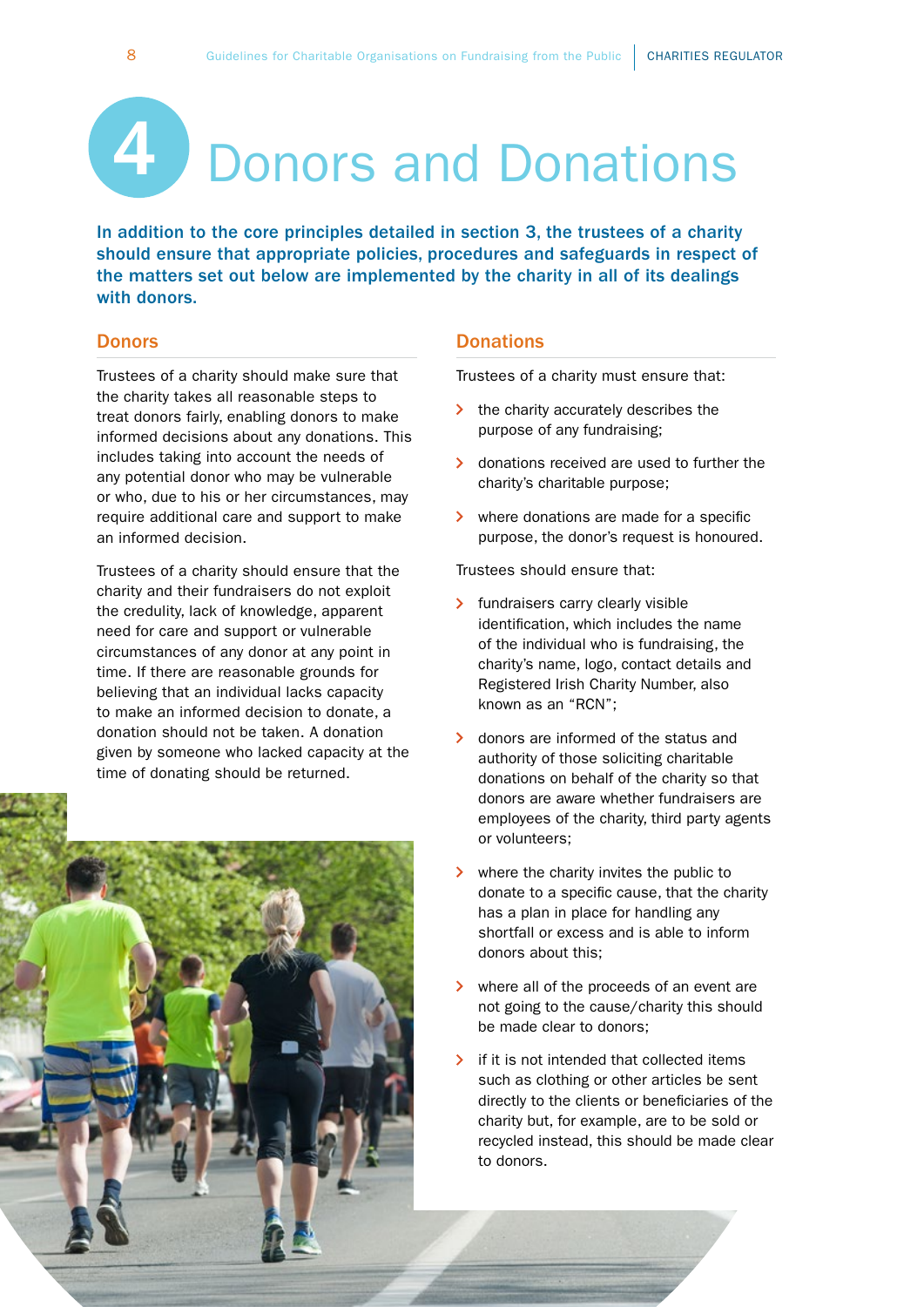#### Third party fundraisers

Trustees should be assured that any donations sought indirectly, such as through third party agents, are solicited and received in full conformity with the law, the charity's own fundraising policies and procedures and these Guidelines.

Fundraising by third party agents should be the subject of a written contract. Trustees should ensure the contract is clear and specific as to the cost of the fundraising, including the percentage of each charitable donation that will go to the charitable purpose.

Donors have a right to expect that their gift is being used primarily for the charitable purpose. A charity must not enter into any agreement which is intended to deliver more private benefit to third party fundraisers than it does to the charity.

#### Volunteer fundraisers

Trustees should ensure that the charity has a policy for any activities involving volunteers, including how they are contracted and managed.<sup>1</sup>

#### Complaints and feedback procedure

Trustees should ensure the charity has clear, transparent procedures in place to enable interested parties to notify the charity of their complaints, questions or comments. These procedures should include systems to ensure that all complaints are responded to and addressed promptly, within a specified time frame.

Public or donor complaints should, in the first instance, be addressed by the charity in a prompt manner. Where the charity's initial response does not satisfy the complainant, the charity should provide clear information about the next level of the complaints procedure, as applicable.

If an individual is not satisfied with the manner in which their complaint is handled by the charity concerned, they should be advised of their right to raise a concern with the Charities Regulator.

Where, in the course of examining any matter, information comes into the possession of a charity trustee or any other person who has been duly appointed to carry out any of the functions of a charity trustee, that causes the person to form the opinion that there are reasonable grounds for believing that an offence under the Criminal Justice (Theft and Fraud Offences) Act 2001 has been or is being committed, the person must notify the Charities Regulator in writing.

#### Legal obligations

Charities must be mindful of all relevant legal requirements and conform fully to these, including - but not limited to - obligations under charity, labour, equality, and data protection law.

> Donors have a right to expect that their gift is being used primarily for the charitable purpose.

1 A useful resource in this regard is the Citizens Information Board publication Managing Volunteers: A Good Practice Guide, available on their website [http://www.citizensinformationboard.ie/en/publications/voluntary\\_sector.html](http://www.citizensinformationboard.ie/en/publications/voluntary_sector.html)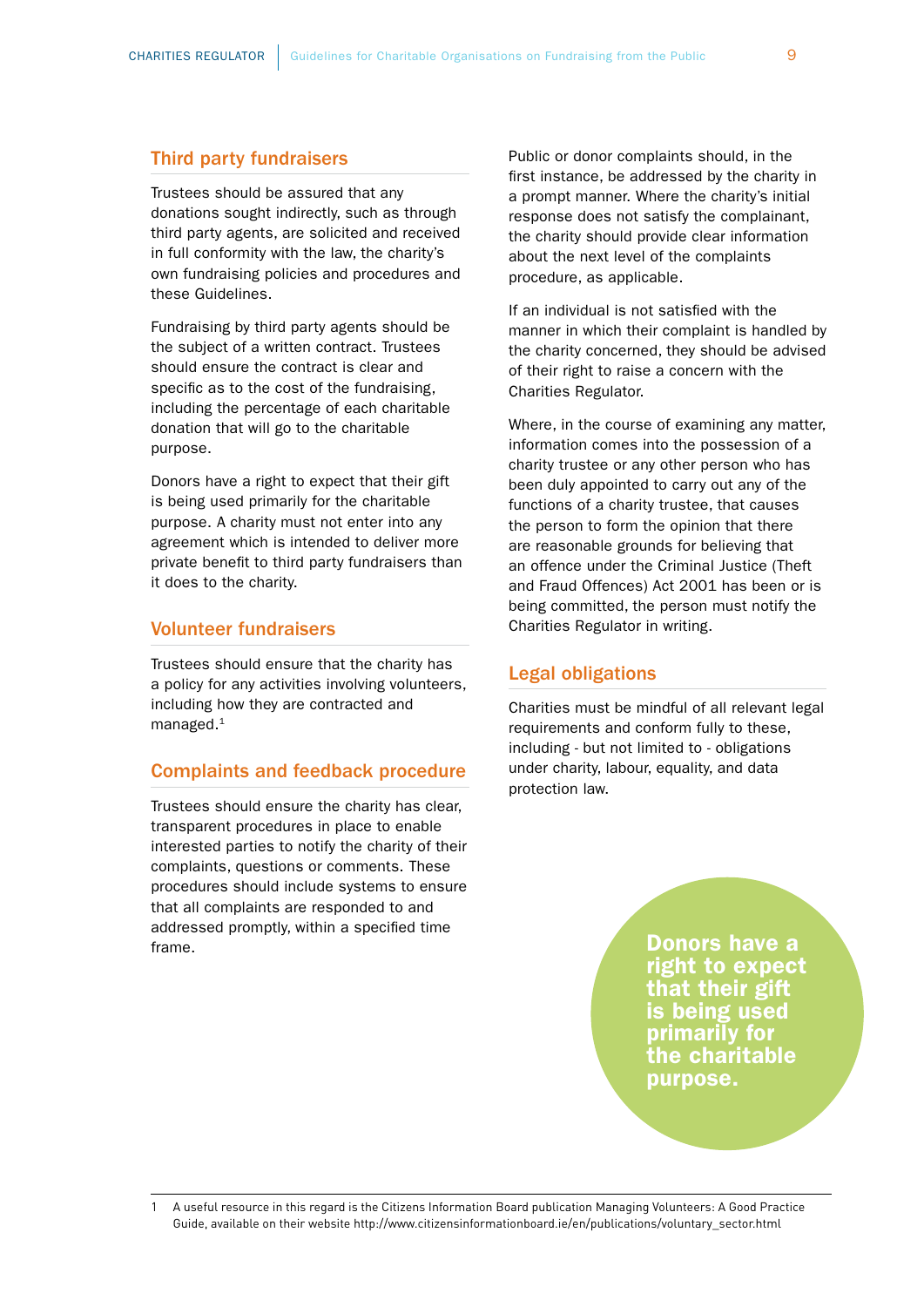## Responsibilities of Charity Trustees 5

#### The ultimate responsibility for adherence to these Guidelines rests with the trustees of each charity.

The trustees are accountable to the beneficiaries, donors, funders and the public. Fundraising exists only to support the overall mission and charitable purpose of a charity. However, breach of trust in this area can lead to significant damage to the reputation of the charity and charities more generally.

Trustees are therefore responsible for ensuring that their charity fulfils its commitment to best practice in fundraising. Where, as often happens, trustees decide to delegate the day-to-day management of fundraising to employees or third parties, there should be effective systems in place to ensure that:

![](_page_11_Picture_5.jpeg)

- 1. any delegation is clearly documented (for example in staff job descriptions, volunteers' role descriptions and committees' terms of reference), understood and implemented;
- 2. there are checks that the delegated authority is exercised properly;
- 3. clear reporting procedures are in place, which include guidance on any particular matters that are to be reported to the trustees;
- trustees receive regular and fully documented reports on agreed matters, presented in a way that they can understand and use and which allows them to exercise proper oversight;
- 5. management and staff implement and adhere to the Guidelines and fundraising is handled in a transparent, effective and efficient manner, in line with an agreed plan;
- 6. procedures are in place to enable donors, potential donors and the public to notify the charity of their questions, comments or complaints related to fundraising and systems are in place to ensure that all feedback, in particular any complaint, is responded to and addressed within a specified time frame, and;
- 7. fundraising strategy and operations are reviewed and audited on a regular basis.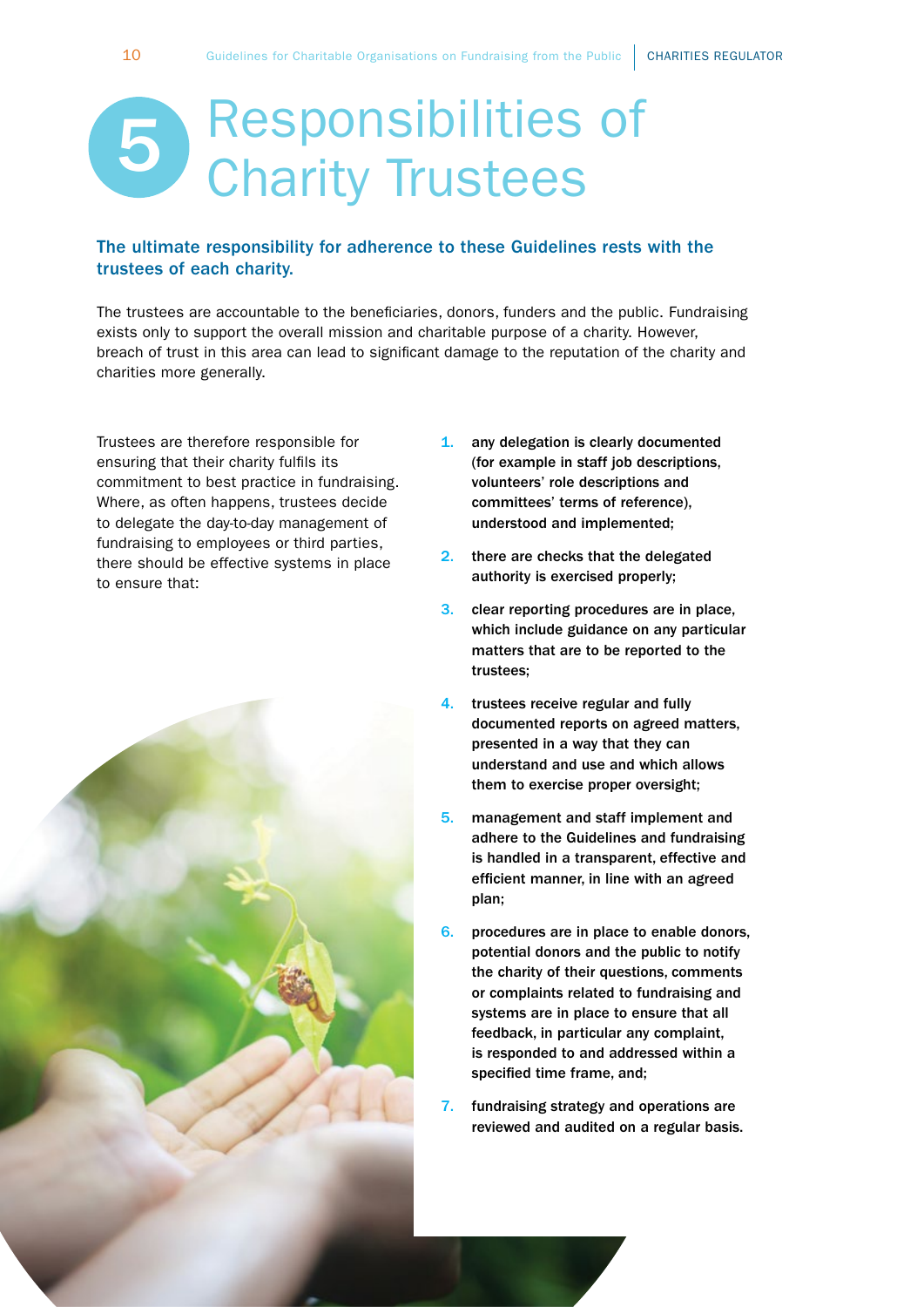## Responsibilities of Management 6

Charity trustees may delegate certain responsibilities to management, including the responsibility for organising or managing fundraising campaigns.

Those responsible for organising and managing fundraising campaigns and activities have a range of responsibilities in order to meet the commitment to donors.

The charity's Donor's Charter should be communicated to all fundraisers, whether voluntary, paid or third party agents.

Where events are organised in the charity's name but are not known to the charity until after the fact, the charity should work with the fundraiser concerned to ensure that the fundraiser is aware of the standards expected so that the fundraiser can ensure any future events held meet those standards.

#### Where management has responsibility for fundraising by a charity, they should ensure the following:

- **1.** Fundraisers, suppliers and contractors are informed about and contracted to adhere to the Guidelines in their fundraising work for the charity; all paid fundraisers have appropriate contracts, including a clause confirming compliance with the Guidelines and relevant legal requirements relating to fundraising;
- 2. Where fundraisers are paid, payments are not excessive and are not likely to result in undue pressure being put on the public to donate and that the charity is informed as to whether payments to fundraisers are related to the performance of the fundraiser;
- **3.** Appropriate training and support is in place to enable fundraisers to effectively carry out their role in an open, honest and respectful manner and in compliance with applicable legal requirements:
- 4. So far as is reasonably practicable, fundraisers are not exposed to risks to their health and safety;
- **5.** Checks are in place relating to the suitability and credentials of fundraisers to raise funds on behalf of the charity;
- **6.** Fundraisers are aware of and can generally communicate the charitable purpose of the charity and of the specific fundraising efforts in which they are involved;
- **7.** Fundraisers are aware that they should disclose if they are employees of the charity or third party agents;
- 8. Fundraisers provide clear and adequate written or verbal information to donors and the public regarding the nature and type of follow up contact that they can expect from the charity, such as telephone calls, texts and the frequency of planned communications;
- **9.** There is not misleading or ambiguous information in any of the charity's fundraising communications;
- **10.** Procedures are implemented and safeguards are in place to ensure that, to the fullest extent possible, particular caution is exercised when soliciting from people who may be considered vulnerable, including from minors;
- 11. All public collections have a Garda permit, or where no permit is required, permission from the relevant local or other authority (such as for collections in church grounds).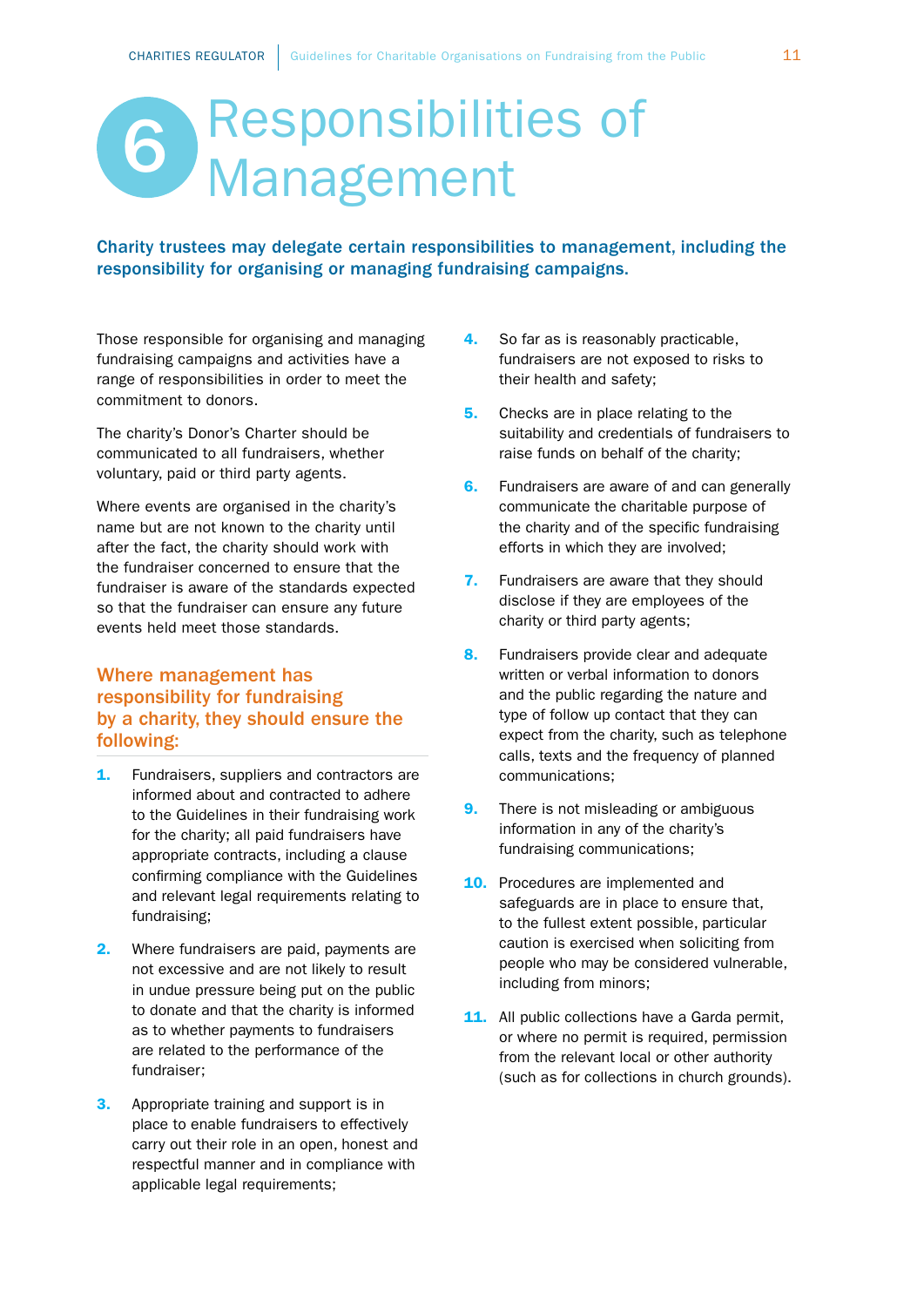## Responsibilities of Fundraisers 7

Each charity should ensure that their fundraisers (voluntary, paid or third party agents) when engaging in fundraising activities on behalf of the charity are respectful, honest, transparent and comply with all applicable legal requirements.

It must be made clear at all times whether fundraising activities are for the charity in general or for a specific purpose. Charities must ensure that fundraising materials do not imply that money fundraised is for a restricted purpose (such as assisting a particular person or animal) when it may be used for different purposes or for general funds.

Fundraising activities should not be carried out in a manner which constitutes an unreasonable intrusion on a person's privacy, is unreasonably persistent or places a person under undue pressure to donate.

Any information obtained in confidence as part of the fundraising process must not be disclosed without express, informed prior consent of the donor.

#### All fundraisers should:

- 1. be trustworthy and conduct themselves at all times with integrity and honesty and should act openly and in such a manner as to ensure that donors are not misled;
- 2. ensure that their actions enhance the charitable purpose and reputation of the charity that they represent;
- 3. disclose if they are employees of the charity or third party agents;
- 4. be able to state the purpose for which funds being collected will be used;
- 5. have a general knowledge about the aims and objectives of the charity and be able to inform donors of where they can find supplementary information;
- 6. not knowingly or recklessly disseminate false or misleading information in the course of their professional duties, nor permit others to do so;
- 7. not unreasonably intrude on the privacy of those from whom donations are being solicited;
- 8. not make unreasonably persistent approaches nor exert undue pressure on people to make donations to the charity concerned;
- 9. not act in a manner inconsistent with these Guidelines, or cause or permit others to do so;
- 10. not exploit any relationship with a donor, volunteer or employee for personal benefit or misuse their position for personal gain, and;
- 11. comply with all legal requirements which relate to their activities and advocate adherence to these within the organisation which employs them or for which they volunteer.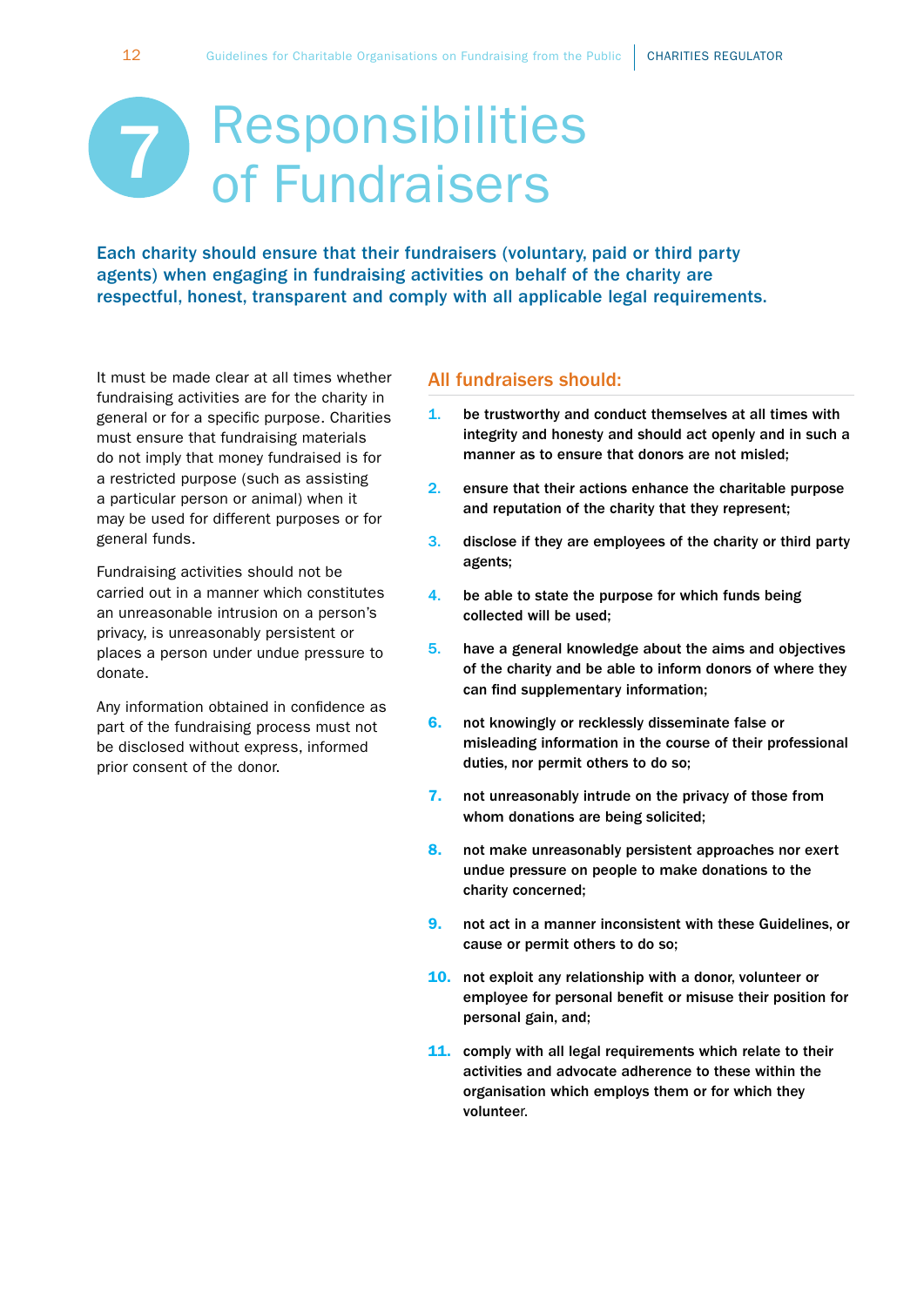![](_page_14_Picture_1.jpeg)

A charity must follow appropriate procedures when handling and processing personal data from individuals.

All personal data must be collected fairly and lawfully and information which can be identified or attributed to one or more individuals must be treated as confidential.

A charity must comply with all legal requirements with regard to data protection legislation. The Charities Regulator also expects charities to conform to relevant guidance issued by the *Data Protection Commissioner, in particular, the Data Protection in the Charity and Voluntary Sector Guidelines<sup>2</sup>* as well as guidance relating to direct and inter-active marketing, including direct mail, email, telemarketing, digital and social media marketing, SMS text etc. A charity should respect donors' stated preferences regarding contact by the charity and should make it easy to communicate these preferences.

Where a third party firm or agent is employed by a charity to fundraise, the public have a right to reasonably assume that any data they provide is held only by the charity and not by the third party.

A charity must comply with all legal requirements with regard to data protection legislation.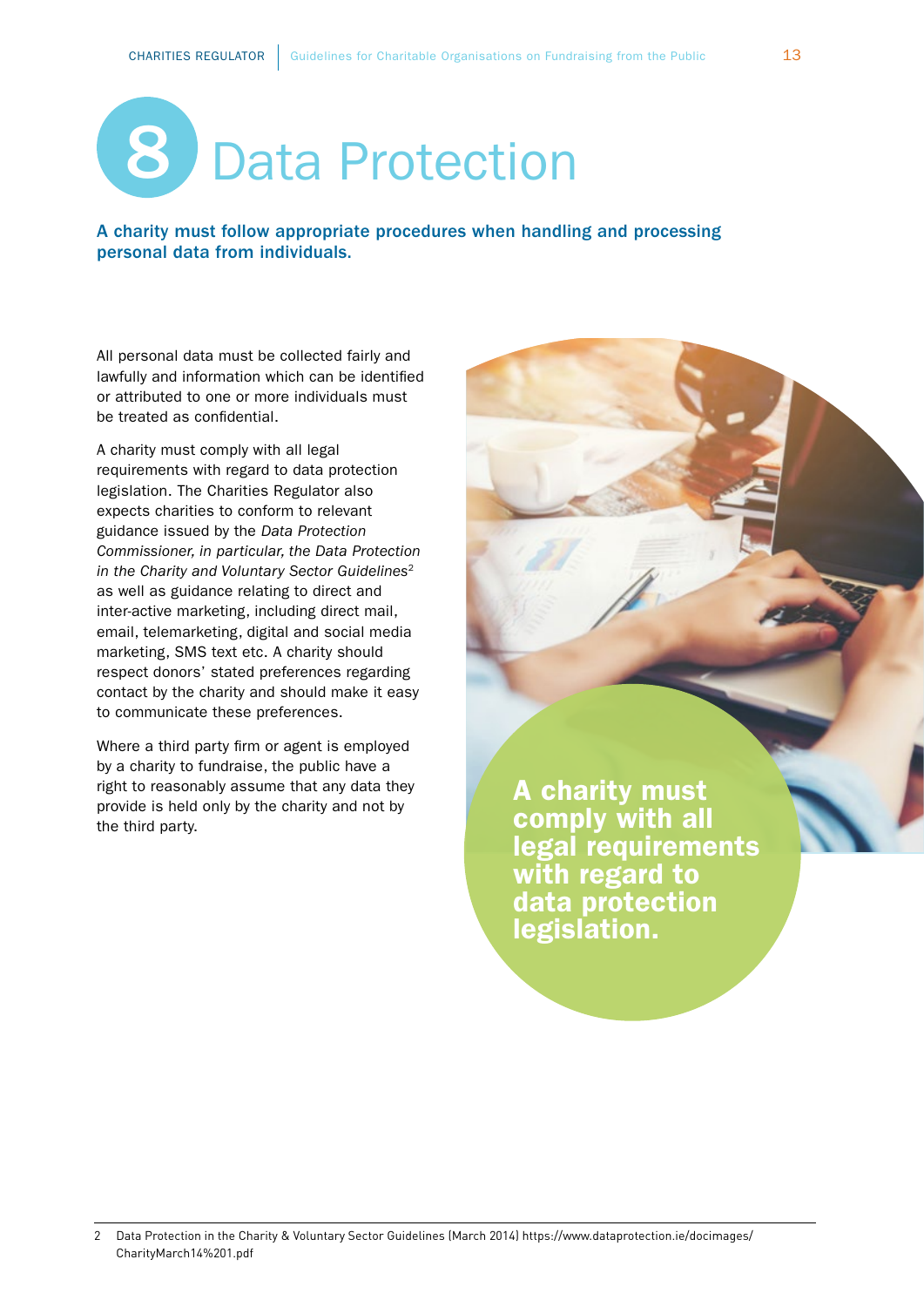All relevant information must be collected and stored in line with the Guidelines issued by the Office of the Data Protection Commissioner which include the following:

- **1.** Information must be fairly collected and all donors must be provided with adequate notice of how their personal data will be processed;
- 2. If a charity has information about people and wishes to use it for a new purpose, the charity is obliged to give an option to individuals to indicate whether or not they wish their information to be used for the new purpose;
- **3.** Only the minimum necessary personal data should be sought by charities;
- 4. The retention of donor PPSNs, other than in relation to donations where tax relief remains relevant, is a breach of the Data Protection Acts 1988 & 2003;
- 5. Charities should implement a comprehensive retention policy for all records containing the personal data of donors, beneficiaries, registered campaigners etc;
- **6.** All marketing preferences should be accurately recorded and respected;
- **7.** Every charity should have a security policy and set of procedures which explicitly address the security aspects of any personal data being collected, transferred or held by the charity or any personal data disclosed to third parties and ensure that appropriate security measures are in place;
- 8. All charities should ensure that donors, clients, service users and employees are clearly informed of their rights under the Data Protection Acts to gain access to a copy of their personal data;
- 9. Every charity should draw up a Data Protection Privacy Policy and a separate Data Protection Statement for its website.

More information on the responsibilities of charities as data controllers is available on the website of the Data Protection Commissioner at [www.dataprotection.ie.](http://www.dataprotection.ie)

#### General Data Protection Regulation

The General Data Protection Regulation, commonly referred to as the "GDPR", which will strengthen the rights of individuals in Europe, will come into force on 25 May 2018.

The GDPR will introduce significant changes in the area of data protection law by increasing the obligations and responsibilities of organisations in relation to how they collect, use and protect personal data. Many of the new requirements are of particular relevance to charities in the context of fundraising, where personal data may be collected from donors as part of such activities.

Key requirements of the GDPR include the requirement for organisations such as charities to be fully transparent about how they use and safeguard personal data and that organisations be able to demonstrate accountability for their data processing activities.

Charity trustees should ensure that they understand and are prepared for the new rules in this area.

Information on the GDPR and the main changes that it will introduce for individuals and organisations is available on the Data Protection Commissioner's microsite: [www.gdprandyou.ie](http://www.gdprandyou.ie)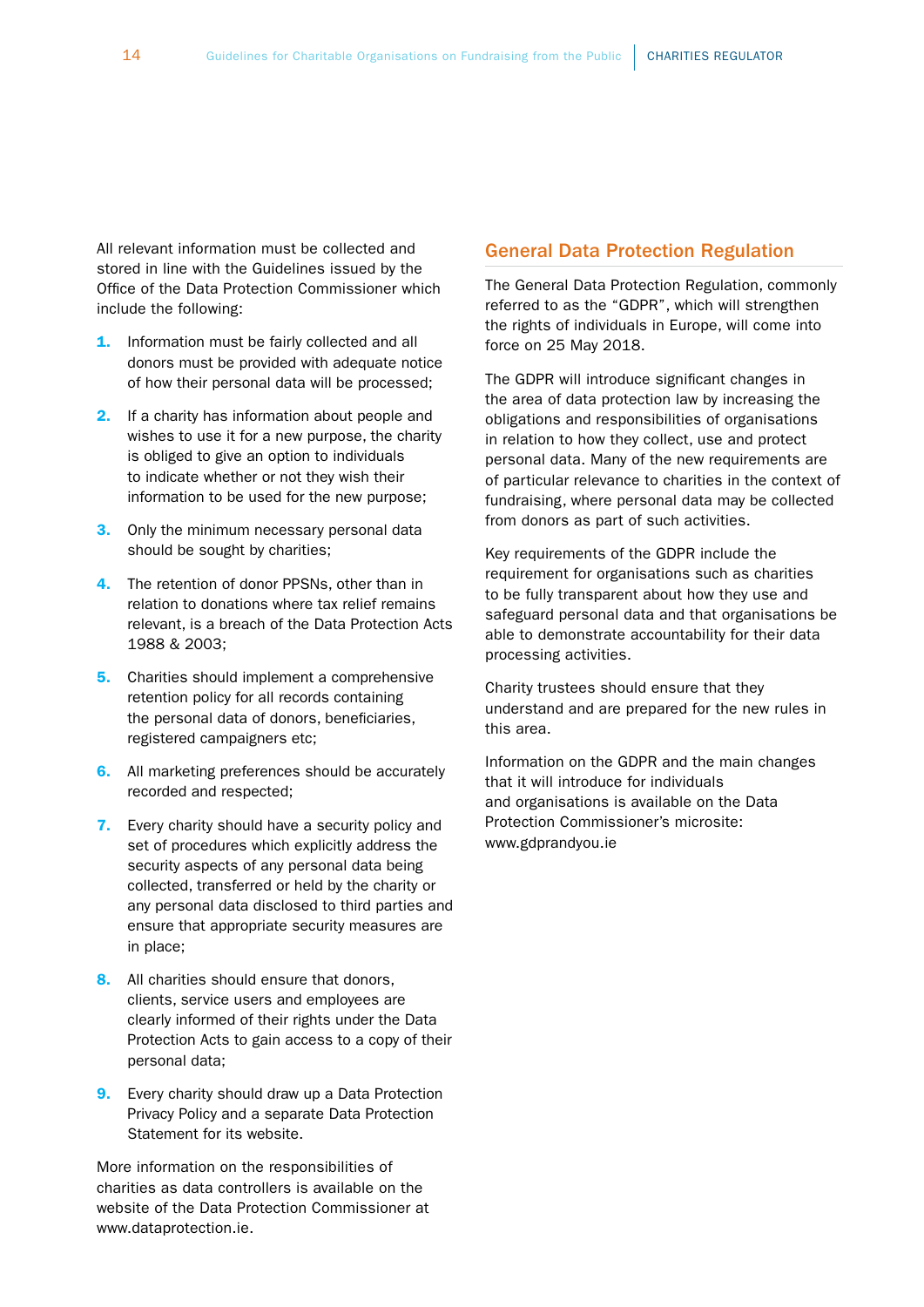## Financial Transparency and Accountability 9

Financial accountability goes to the heart of transparency and is particularly important in the context of fundraising by charities.

#### Financial controls

Trustees must ensure the following:

- > The charity keeps proper books of account, which correctly record and explain transactions;
- $\sum$  Internal financial control procedures are in place to ensure that funds are used effectively and to minimise the risk of funds being misused;
- $\triangleright$  The charity reports annually to the Charities Regulator.

Charities should be in a position to provide a full financial account of each individual fundraising event. This includes the gross amount of funds raised, the associated fundraising costs and to which charitable purpose or charitable fund the proceeds of the event have been allocated.

The Charities Regulator has published separate Guidelines on Internal Financial Controls for charities (available on our website). The Guidelines give practical guidance in relation to the main areas of financial control for charities: income; expenditure; banking (including payments and loans); assets and investments and monitoring arrangements. They contain a number of useful checklists for charities to ensure they have the appropriate controls in place. Charities are expected to follow the good practice set out in these Guidelines.

#### Every charity should, at a minimum, follow these procedures:

- **1.** Cash should be counted and recorded by a minimum of two unrelated individuals, wherever possible, in a secure environment;
- 2. Cash and cheques should be banked as soon as is practicable. Charities should have a procedure on banking donations, identifying who does it and when. Cash not banked immediately should be placed in a secure location. Unsecured cash should never be left unattended;
- **3.** At the earliest possible date, cash banked and income summaries should be reconciled. Where practical, this should be undertaken by a person independent of the counting and cashing up of the money;
- 4. Records must be made of donations for specific purposes (to certain appeals or projects) to ensure that the terms of donations are complied with. Charities must ensure that accepted donations are used to support the purposes in accordance with the conditions attached to the donation;
- 5. Where a charity is in receipt of funds restricted to certain purposes or projects and where the charity cannot realistically apply the funds within a reasonable timeframe to that purpose or project, the charity, in consultation with the Charities Regulator, must allocate those funds to a purpose as close as possible to the original intended purpose. Where practical, this change should be communicated to the specific donor(s);
- 6. All funds should be used reasonably and prudently in the interest of the charity. This involves ensuring that remuneration of fundraisers is proportionate to the benefit reasonably expected to be obtained. Payments to fundraisers must not be excessive;
- 7. Charities should make it clear to all volunteers that anyone raising money must ensure that the charity receives all that money. Volunteers should have only their out-of-pocket expenses reimbursed, on the basis of receipts provided;
- 8. Charities should implement a culture of zero tolerance to theft or fraud and any suspicions relating to such matters should be immediately raised by the charity with An Garda Síochána.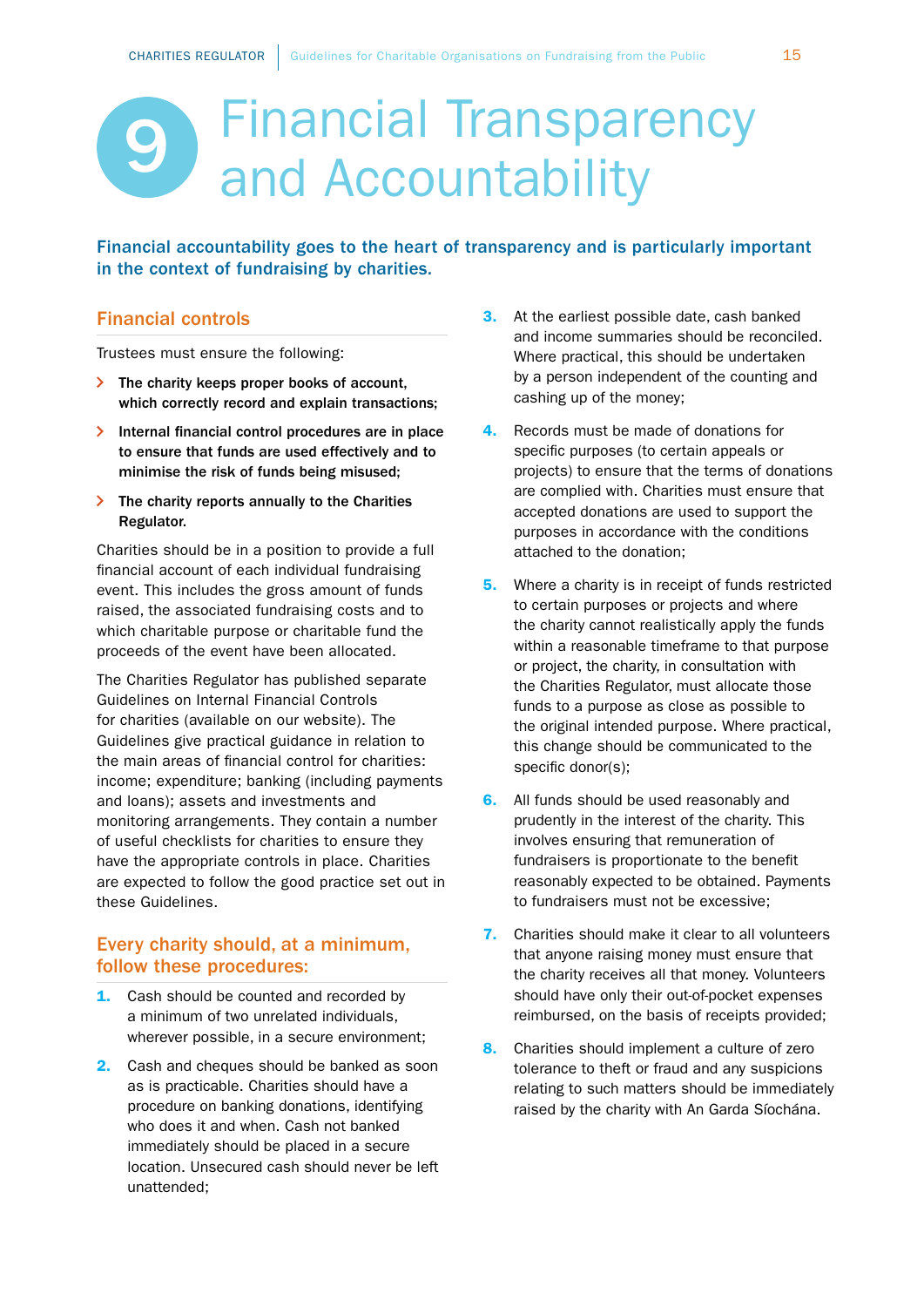![](_page_17_Picture_1.jpeg)

#### These Guidelines are issued by the Charities Regulator pursuant to section 14 (1) (i) of the Charities Act 2009.

Their primary aim is to encourage and facilitate the better administration and management of charity fundraising from the public.

The Charities Regulator's monitoring approach is primarily informed by the provisions of the Charities Act 2009. These provisions place specific and general duties on each charity and its charity trustees. They also provide the Charities Regulator with powers to register, monitor, investigate and sanction charities, as appropriate.

#### We monitor charities by:

- $\geq$  examining information which the charity is required to provide annually to the Regulator. This includes the provision of proper books of accounts, which trustees of all charities are required by law to keep;
- **EXAMINIOUS** examining information which the Charities Regulator directs the charity or its trustees to provide;
- $\geq$  considering concerns received from the public and interested parties. Any member of the public or interested party may raise a concern with the Regulator if they have evidence that a charity has not complied or is not complying with the Charities Act. The Charities Regulator's policy on raising a concern can be found on the Charities Regulator's website, and;
- > carrying out site visits and formal investigations, where required.

#### Cash Collections

An Garda Síochána are responsible for ensuring compliance by all persons, including charities, with the Street and House to House Collections Act 1962.

If a person believes that a breach of the Street and House to House Collections Act 1962 has occurred they should report the matter to An Garda Síochána.

Under section 28 of the Charities Act 2009, the Charities Regulator is obliged to provide any information obtained by it in the performance of its functions, that causes it to suspect that an offence has been committed by a charity trustee or a charitable organisation, to An Garda Síochána.

![](_page_17_Picture_14.jpeg)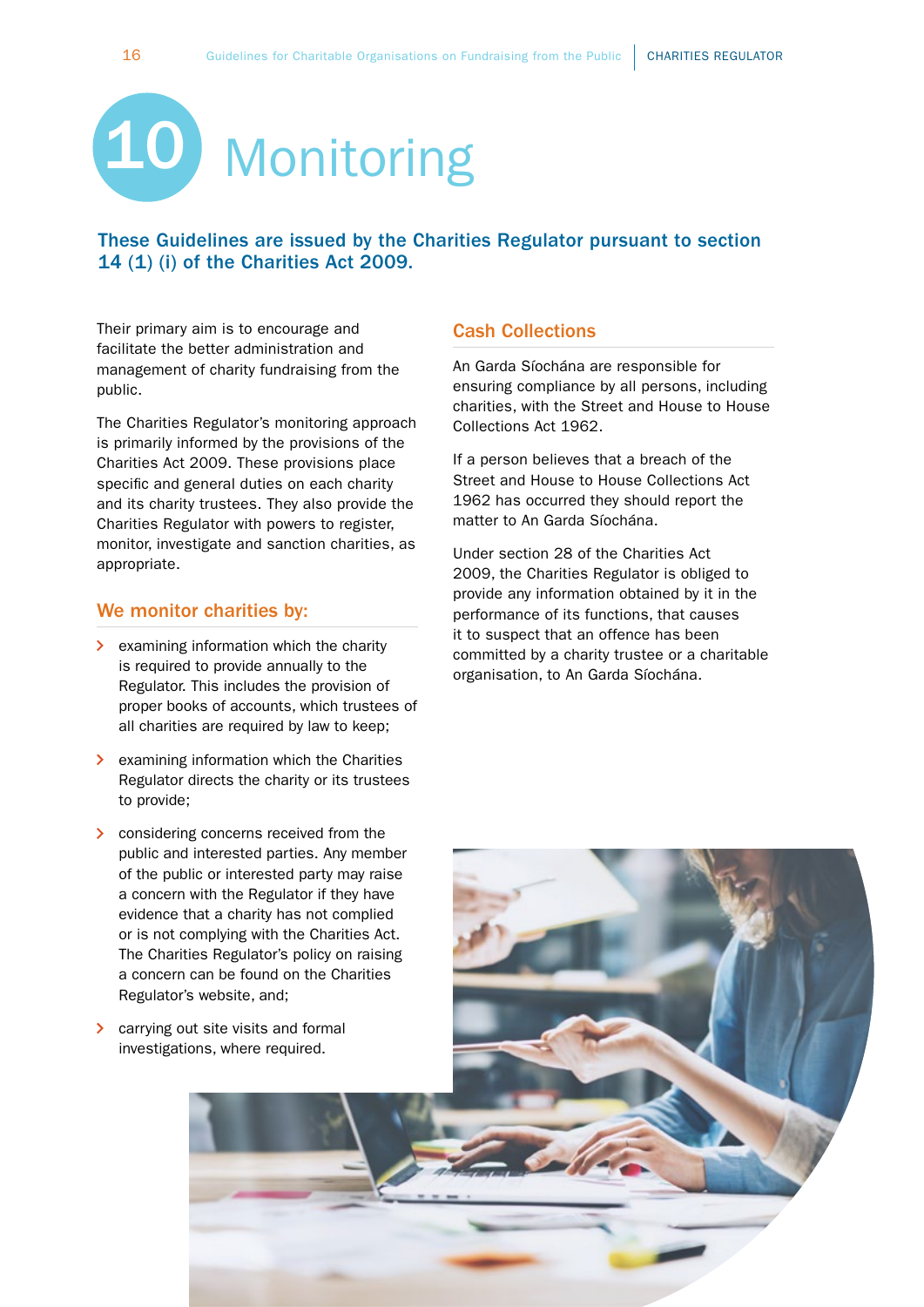# Appendix:

# Useful Reference Points

#### **Organisations**

Charities Regulator *[www.charitiesregulator.ie](http://www.charitiesregulator.ie)*

Office of the Revenue Commissioners *[www.revenue.ie](http://www.revenue.ie)*

Charities Act 2009 *[www.irishstatutebook.ie](http://www.irishstatutebook.ie)*

An Garda Síochána *[www.garda.ie](http://www.garda.ie)*

Companies Registration Office *[www.cro.ie](http://www.cro.ie)*

Director of Corporate Enforcement *[www.odce.ie](http://www.odce.ie)*

Data Protection Commissioner *[www.dataprotection.ie](http://www.dataprotection.ie)*

Charities Institute Ireland *[www.charitiesinstituteireland.ie](http://www.charitiesinstituteireland.ie)*

The Wheel *[www.wheel.ie](http://www.wheel.ie)*

**Dochas** *[www.dochas.ie](http://www.dochas.ie)*